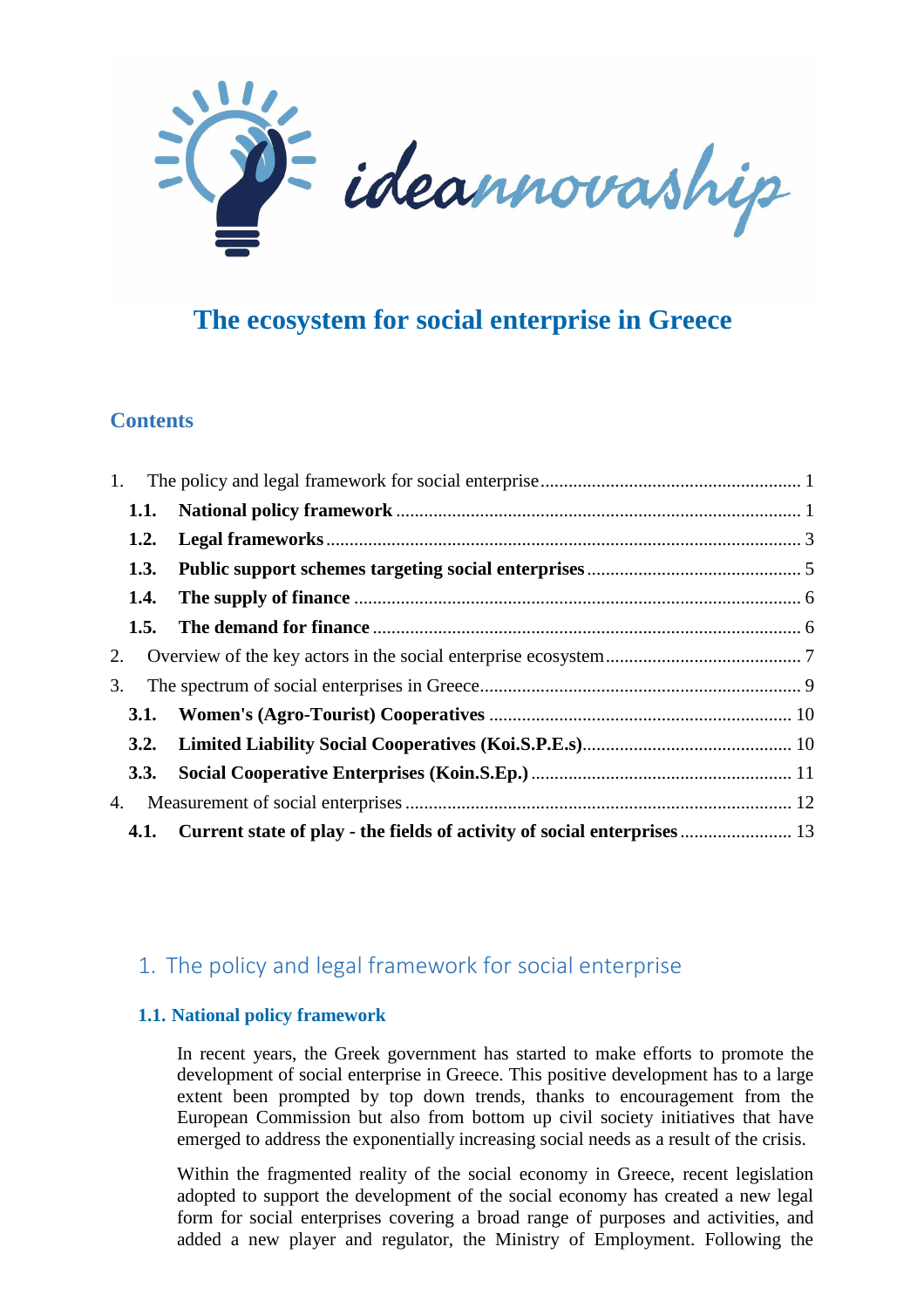

adoption of the law on social economy and social entrepreneurship in 2011, public policy has tried to focus on creating an eco-system for social enterprises to operate and thrive in, but only a small number of actions have materialized so far. Furthermore, the law has been criticized that it 'introduces a definition of Soc ial Economy which is full of deficiencies and does not at all cover the expanse of Social Economy as is approached by dominant academic and political discourse in Europe and Canada. Additionally, it does not introduce any definition of Social Enterprise<sup>, 1</sup>.

According to Law 4019/2011 the Ministry of Labour, Social Security and Welfare is "responsible for designing, coordinating, monitoring and evaluating all necessary policies and initiatives to develop and strengthen the social economy." It therefore launched two initiatives to develop a policy framework and action plan for the development of social enterprises.

The European Commission and the Greek Ministry for Labour, Social Security and Welfare appointed a group of European and Greek experts to assist in the design and implementation of a comprehensive strategy and action plan to develop an ecosystem

for nurturing the social economy and social entrepreneurship. In January 2013, the expert group recommended<sup>2</sup> a package of twelve priority pilot actions, addressing social enterprises of any legal form, and flagged principles of support such as a bottom up approach, involvement and commitment of the social enterprise community and key stakeholders through working in partnership, focus on capacity building, starting with pilot actions to gain experience, commitment to systematic learning and improvement of practice, and organised learning from peers in other European countries. It recommended four areas of priory action:

- An enabling ecosystem for the Social Economy
- Direct financial support for starting and developing a social enterprise
- Access to finance to consolidate and scale social enterprises
- Good governance and public sector capacity building

Following that, the responsible service of the Ministry (EYKEKO) proposed a **Strategic Plan for the Development of Social Entrepreneurship** published in March  $2013^3$ . The plan presents a number of priority axes<sup>4</sup> to support the

 $\overline{a}$ 

 $^{\rm 1}$  Nasioulas Ioannis, Mavroeidis Vassileios (2013), Report No.10: The Social Business Sector in Greece, Systemic Failures and Positive Action Potentials based on strengths. Hellenic Ministry of Development and Competitiveness, published as a contribution to GECES,. Available at: http://ec.europa.eu/internal\_market/social\_business/docs/expert-group /contributions/131128\_ioannisnasioulas\_en.pdf, Thessaloniki, 25 November 2013

<sup>&</sup>lt;sup>2</sup> http://www.keko.gr/el/Pages/NewsFS.aspx?item=78

<sup>3&</sup>lt;br>http://www.keko.gr/Lists/Custom\_Announcements/Attachments/76/Stratigiko\_Sxedio\_Koinoniki\_Oikonomia.pdf

<sup>&</sup>lt;sup>4</sup> Adapted from: Geormas K. and Graikioti S. 2013, Social Economy: The Greek Case. Comments paper -Greece Peer Review on social entrepreneurship, Croatia 2013 and 'Strategic plan for the development of Social Economy and Social Entrepreneurship'. Available at: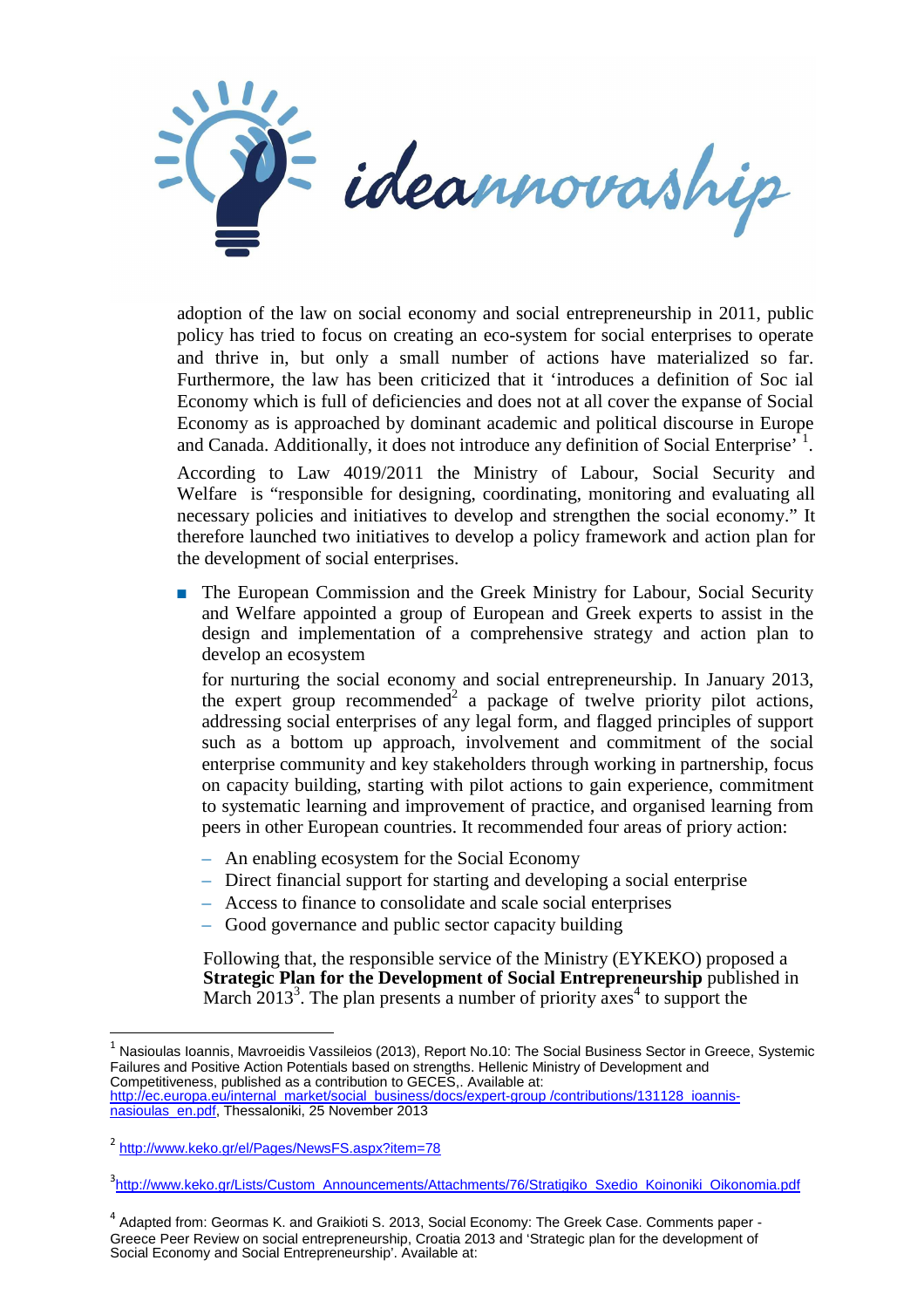

development of social enterprises, but only in the legal form of a Koin.S.Ep., as outlined below:

- The creation of a supporting system for the development of social enterprises;
- The provision of the necessary start-up capital for social enterprises;
- The provision of financial aid in the short and long run of the social enterprises' operation;
- The abolition of any administrative and legal obstacles as well as the creation of a favourable environment for the development of social enterprises, by creating an integrated legal framework for public procurements for social enterprises:
- The promotion of mutual learning and capacity building of social entrepreneurs, national and regional administrations;
- The implementation of a campaign informing the society on Social Entrepreneurship as well as the creation of information platforms with the aim to motivate the community on the issue of Social Entrepreneurship with the ultimate purpose to generate local pacts between social enterprises and the private and public market;
- The implementation of transnational actions using in the best way the European and International expertise on the development of Social Entrepreneurship; and
- The creation of an observatory aiming at comprehensively mapping Social enterprises in Greece in order to identify good practices and collect reliable data on social entrepreneurship.

By mid-2014, none of the two plans had been implemented. However, the Ministry, in the second semester of 2013, made a service contract with the Network of Project Managers in Greece (EEDE) to establish a central technical support structure for the social enterprise eco-system (so-called central mechanism). Its tasks include development of training tools and programmes for entrepreneurs, mentoring guides for starting up and developing Koin.S.Ep., support in awareness raising campaigns and in the dissemination of relevant information and developing transnational cooperation.

### **1.2. Legal frameworks**

 $\overline{a}$ 

In 1999, the Greek Government established a legal framework (Law 2716/99, article 12) that supported the creation of **social cooperatives with limited liability for people with mental health problems** (Kinonikos Sineterismos Periorismenis Efthinis" or Koi.S.P.E.). Koi.S.P.E. is an organisational form that encompasses the status of both an independent trading enterprise and an official mental health unit. The law of 1999 regulates the ownership and employees of Koi.S.P.E.s as follows: at

http://www.keko.gr/Lists/Custom\_%20Announcements/%20Attachments/%2076/%20Stratigiko\_% 20Sxedio%20\_Koinoniki\_Oikonomia.pdf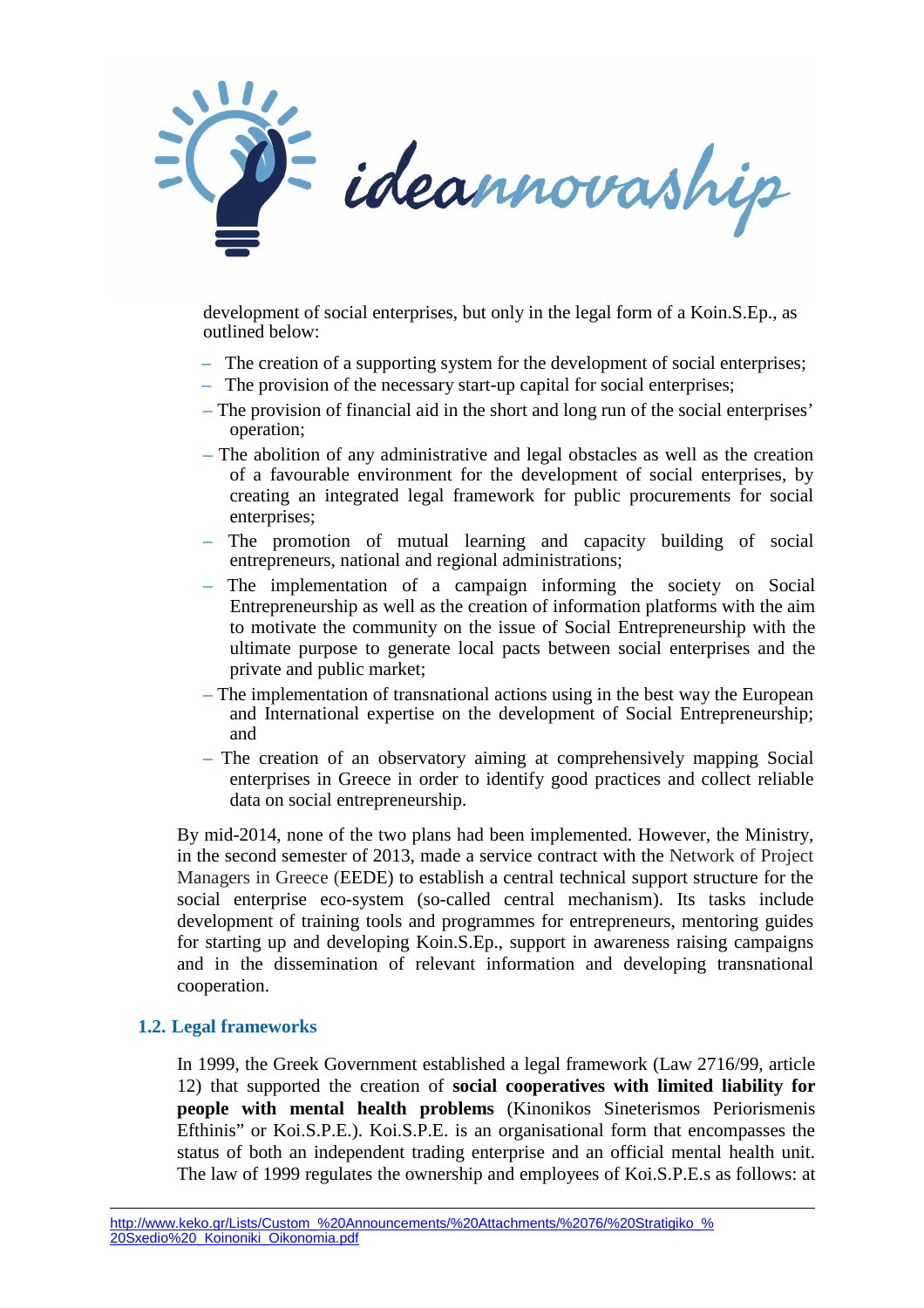

least 35 per cent of the employees must come from the target group of people with mental health problems; up to 45 per cent of employees can be mental health professionals, while up to another 20 per cent can be other individuals and sponsoring organizations. Koi.S.P.E.s can receive public property and are exempt from corporate taxes (except VAT). The law also states that those who work for a Koi.S.P.E. may earn a wage without losing their social benefits.

The first Koi.S.P.E. was established in November 2002 on the island of Leros involving mentally health patients from the Leros psychiatric hospital as well as individuals from the local community. The structure received unanimous acceptance and participation of the local community and authorities. Almost immediately after its establishment, it started its productive activities and was soon recognized as a good practice example of social and economic reintegration of persons with mental health disorders.

The next significant step in the evolution of social enterprises in Greece was the recent enactment of **Law 4019/2011 on "Social Economy and Social Entrepreneurship**". This law offers the possibility to groups of individuals to set up a social enterprise, as one of three types of social enterprises, described below:

- **Social Cooperative Enterprises for Inclusion** (*Koin.S.Ep. Entaxis*): These enterprises focus on the social and economic inclusion of groups at risk (e.g. disabled persons, drug addicts or former drug addicts, young offenders etc.). Furthermore, at least 40% of the employees in these enterprises must come from social groups at risk.
- **Social Cooperative Enterprises for Social Care** (*Koin.S.Ep. Kinonikis Frontidas*): These enterprises focus on the supply of social services for specific population groups such as elders, infants, kids and people with chronic diseases.
- **Social Cooperative Enterprises for Collective/Productive purposes**  (*Koin.S.Ep. Silogikou & Paragogikou Skopou*): These enterprises are active in the field of promoting local and collective interests, supporting employment, fostering social cohesion and local or regional development. They focus on the production of goods and the supply of services in the sectors of culture, environment, education, exploitation of local products, support of traditional occupations etc.

The law-making process lasted more than five years. The quality and impact of the social cooperative enterprises created has been subject of scientific and political  $debate<sup>5</sup>$ .

A specific role in the implementation of Law 4019/2011 has been assigned to the

<sup>5</sup> For a critical assessment of the law and Koin.S.Ep., see Nasioulas Ioannis, Mavroeidis Vassileios (2013), Report No.10: The Social Business Sector in Greece, **Systemic Failures and Positive Action Potentials based on** strengths. Hellenic Ministry of Development and Competitiveness, published as a contribution to GECES. Available at: http://ec.europa.eu/internal\_market/social\_business/docs/expert-group /contributions/131128\_ioannis-nasioulas\_en.pdf, Thessaloniki, 25 November 2013

l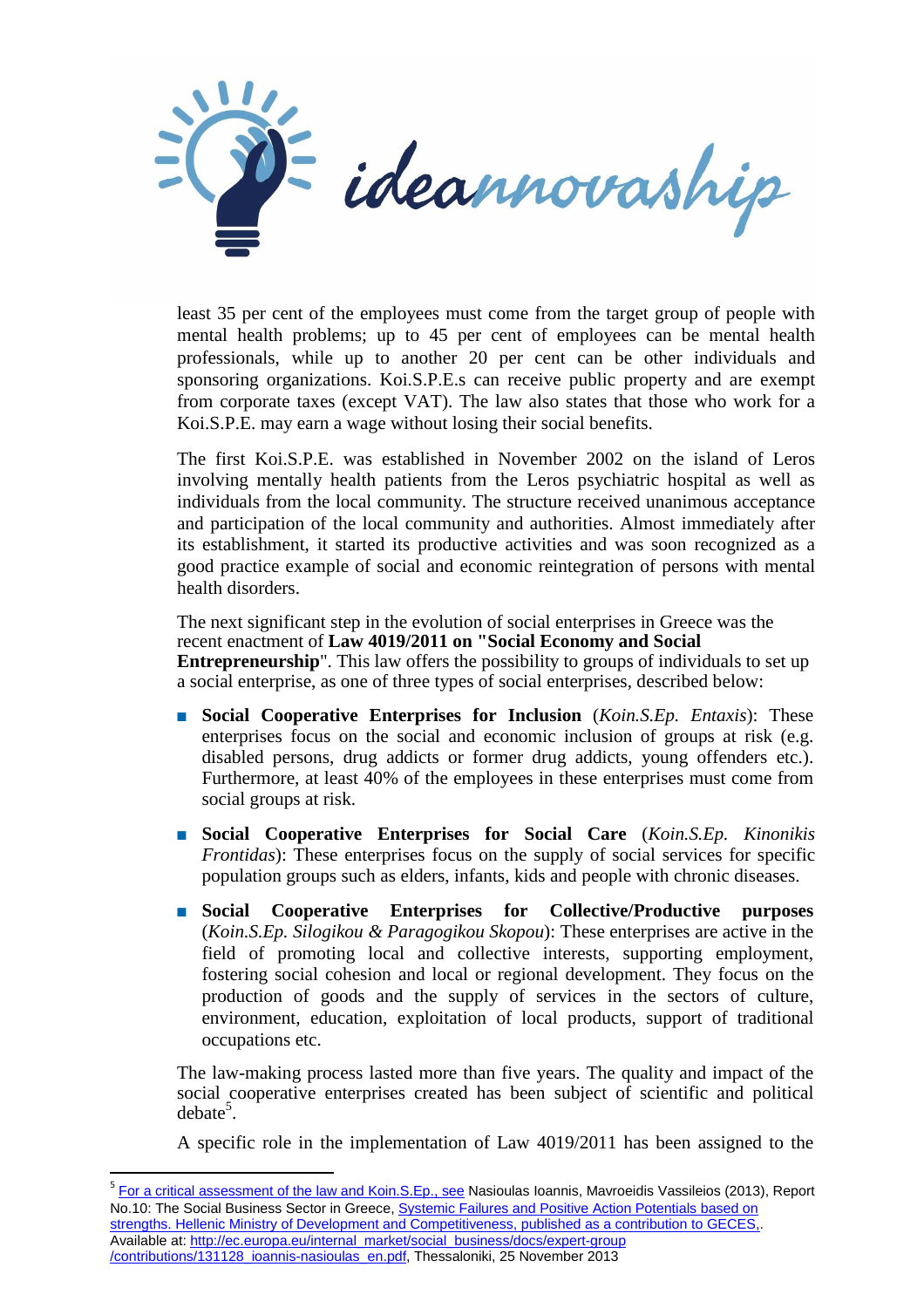

Registry for Koin.S.Ep.s', which was established in 2012 under the responsibility of the Ministry of Labour. By mid-2014, around 530 Koin.S.Ep were registered under Law 4019/2011, but only a smaller part of these are already operational and generating income.

Although this law only recognizes the two legal forms as potential beneficiaries of specific social enterprise support measures, it imposes a considerable number of formalities and obligations on social enterprises. Initially, the rationale of this administrative control mechanism was that social enterprises registered in the Social Entrepreneurship Registry would automatically be awarded direct access to special funding instruments and fiscal benefits. In this light, the level of control was considered necessary to avoid cases of abuse of this favourable legal treatment. However, the excessive bureaucracy has led to confusion and discouraged entrepreneurs from taking advantage of the legislation.

Furthermore, some provisions of the Law are still not fully implemented, such as the establishment of a Social Economy Fund, the publication of the Koin.S.Ep.s' implementation reports on the internet, or of an inter-ministerial committee for social reference contracts. The fiscal advantages available to social enterprises were also abolished as part of the across the board cuts of privileges under Greece's fiscal adjustment program.

### **1.3. Public support schemes targeting social enterprises**

l

As outlined in the previous section, none of the publicly funded support schemes designed specifically for social enterprises, as recommended by the Expert Steering Committee or as foreseen in the Strategic Plan for the Development of Social Entrepreneurship, have been implemented so far.

The only public support schemes implemented so far that support the creation of social enterprises by previously unemployed persons are the TOPSA and TOPEKO initiatives, with a total budget of c. EUR 120 million. The two programmes aim to promote the employment through social cooperative enterprises (Koin.S.Ep s) and include training and funding for setting up social cooperative enterprises by the unemployed or those who come from disadvantaged groups. However, the impact and cost-effectiveness of these two schemes are discussed controversially, According to the Partnership Agreement (NSRF) 2014-2020 with Greece<sup>6</sup>, which sets the strategy for the optimal use of European Structural and Investment Funds, social economy and social entrepreneurship support will be the responsibility of the Greek regions, and may be integrated in their regional strategic plans for promoting social inclusion and combating poverty and discrimination.

It is evident that the role of the ESF in supporting and promoting social enterprise in Greece will be crucial in the next programming period, since many of the support actions foreseen can only be implemented with EU co-funding. Aside from the

<sup>&</sup>lt;sup>6</sup> http://www.esfhellas.gr/Lists/Custom\_Announcements/Attachments/119/PA\_ESPA\_2014-2020\_220514\_full.pdf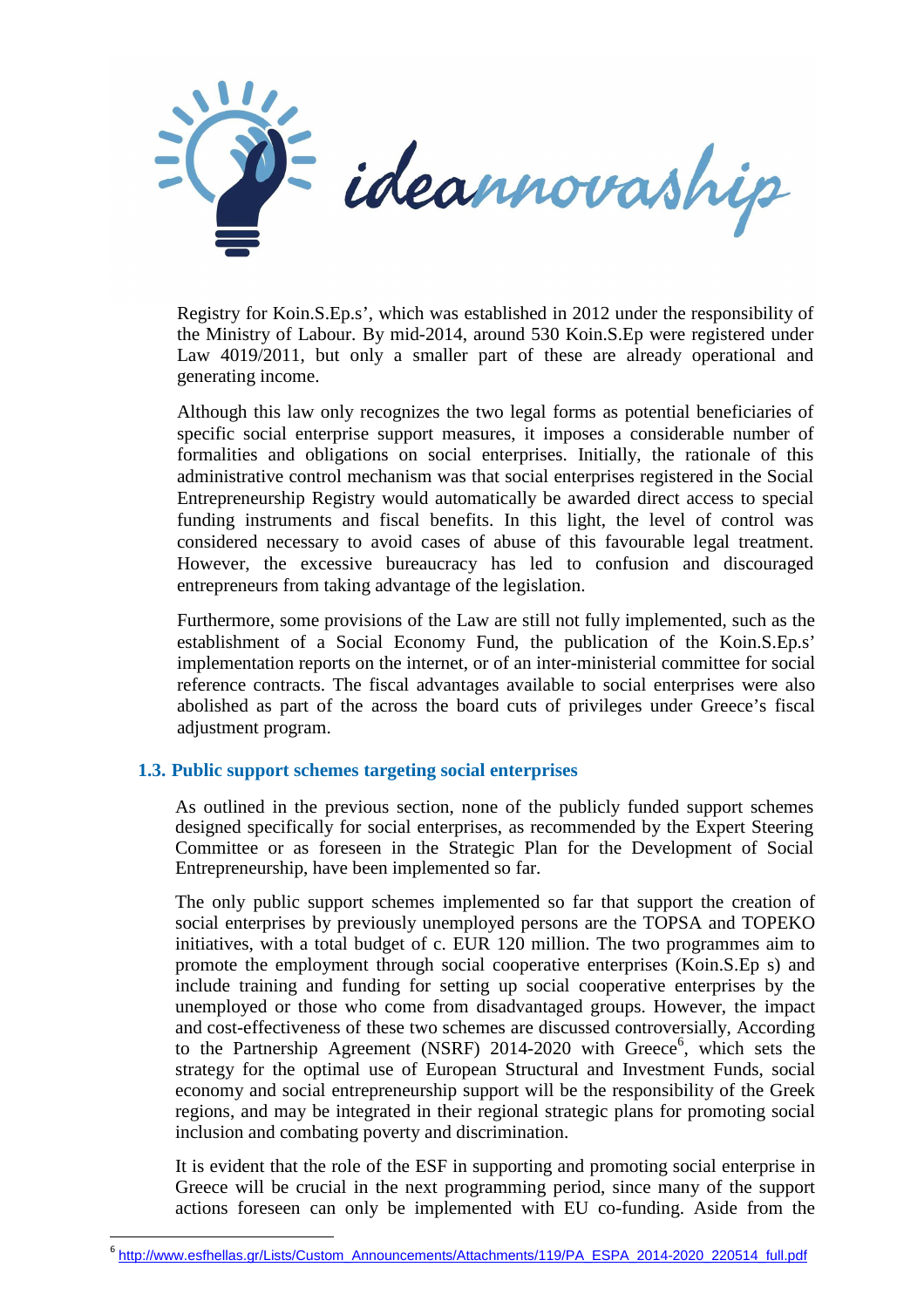

support structures and services, EU funding has also offered opportunities to budding social enterprises to participate in transnational projects helping them develop their activities and networks with other social enterprises, both in Greece and abroad.

Moreover, only social cooperative enterprises (Koin.S.Ep.) are entitled to receive subsidies under active labour market support schemes, promoted by the Greek Public Employment Service (OAED), as well as under the TOPSA and TOPEKO schemes mentioned above.

However, a serious obstacle for starting, developing and expanding a social enterprise is that Koi.S.P.E. and Koin.S.Ep. are not eligible for most of the mainstream start-up and SME support schemes under the Ministry of Development.

#### **1.4. The supply of finance**

A social investment market is non-existent in Greece. There are no specialist financial intermediaries or instruments that cater to the specific needs of social enterprises. Supply of finance to enterprises has dried up during the economic crisis, meaning that access of mainstream SMEs to finance is extremely difficult nowadays, let alone for social enterprises.

- One potential source of finance could have been the cooperative banks operating in Greece. However, the sovereign debt crisis and the long lasting recession of the Greek economy have severely hit the entire Greek banking system which has drastically curtailed lending in the wider economy. The re-engineering of the Greek banking system has also initiated a reorganisation process within the Cooperative Banking sector. During this process, inevitably access to finance is limited, regardless of cooperative banks' willingness to extend credit to social economy actors. Therefore, the only financing possibilities currently available to social enterprises in Greece are project-based funding or securing financing from international sources, which social enterprises often do not have the capacity to pursue.
- A recent pilot initiative of cooperative banks and the European Federation of Ethical and Alternative Banks (FEBEA), supported by the European Commission, aims at establishing a public-private partnership to set up a new funding instrument for social enterprises.

#### **1.5. The demand for finance**

Social enterprises in Greece do have a demand for finance and would benefit from access both to mainstream financing from commercial banks, and even more from access to special instruments designed specifically for their needs.

In particular, the Koin.S.Ep.s interviewed specified that cash flow is less of a problem for the social enterprises interviewed. Their primary financial needs are for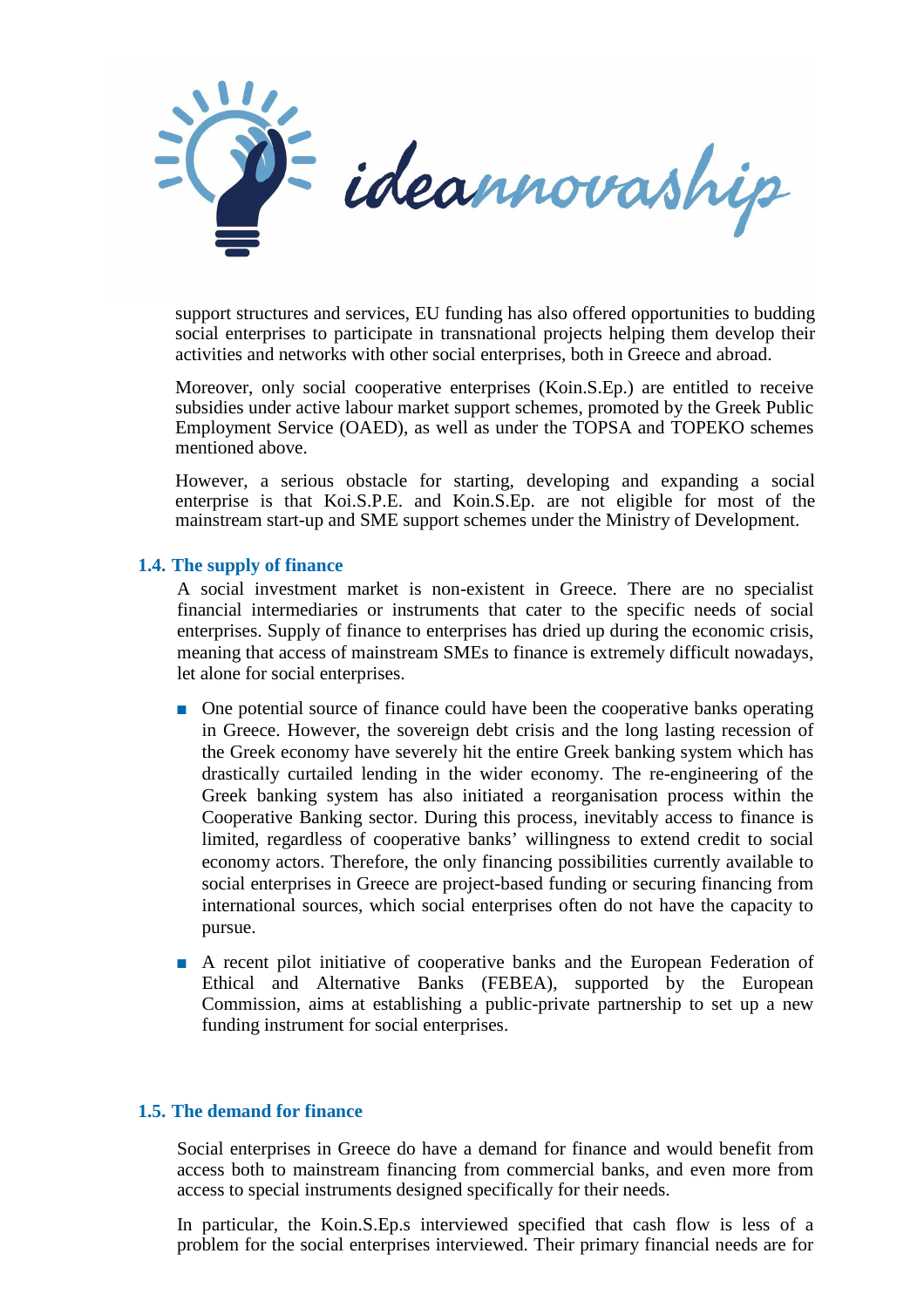

seed capital and for investment capital.

However, the experience of the social enterprises interviewed in the context of this study is that it is nearly impossible for social enterprises to secure seed financing and financing for investment capital in Greece. The Koin.S.Ep.s interviewed have approached both commercial and cooperative banks in Greece but found no interest for Greek banks to provide financing to them, neither to act as intermediaries between the Koin.S.Ep.s and financial institutions abroad.

Some Koin.S.Ep.s are currently exploring 'alternative' sources of finance such as crowd funding.

# 2. Overview of the key actors in the social enterprise ecosystem

The Table 1 summarizes the key actors in Greece's social enterprise ecosystem:

| Governmental<br>Policy<br>makers<br>$\omega_{\rm{max}}$ | At national level, within the Ministry of Labour,                                                                                                                                                                  |
|---------------------------------------------------------|--------------------------------------------------------------------------------------------------------------------------------------------------------------------------------------------------------------------|
| departments or institutions designing                   | Social Security and Welfare; the Ministry's Special                                                                                                                                                                |
| implementing policy,<br>support<br><b>or</b>            | Service for the Social Economy (EYKEKO); and a                                                                                                                                                                     |
| instruments and measures for social                     | newly created technical support unit (central                                                                                                                                                                      |
| enterprises and infrastructures                         | mechanism) to support key actors in the eco-system                                                                                                                                                                 |
|                                                         | At regional level, within the Regional governments,<br>the units responsible for Operational Programmes<br>under the Structural and Investment Funds as well as<br>the Development Agencies at sub-regional level. |
| Customers – local and regional                          | Public sector bodies and authorities, as well as local                                                                                                                                                             |
| authorities contracting social                          | government organisations increasingly face problems                                                                                                                                                                |
| enterprises                                             | in awarding reserved contracts to social enterprise                                                                                                                                                                |
|                                                         |                                                                                                                                                                                                                    |
| Organisations promoting, certifying                     | Such organisations do not yet exist in Greece.                                                                                                                                                                     |
| and awarding social enterprises labels                  | However, a number of private and public                                                                                                                                                                            |
|                                                         | organisations have recently launched competitions to                                                                                                                                                               |
|                                                         | award social entrepreneurship prizes. The selection                                                                                                                                                                |
|                                                         | criteria applied often were not in line with the                                                                                                                                                                   |

### **Table 1 Overview of Greek's social enterprise ecosystem**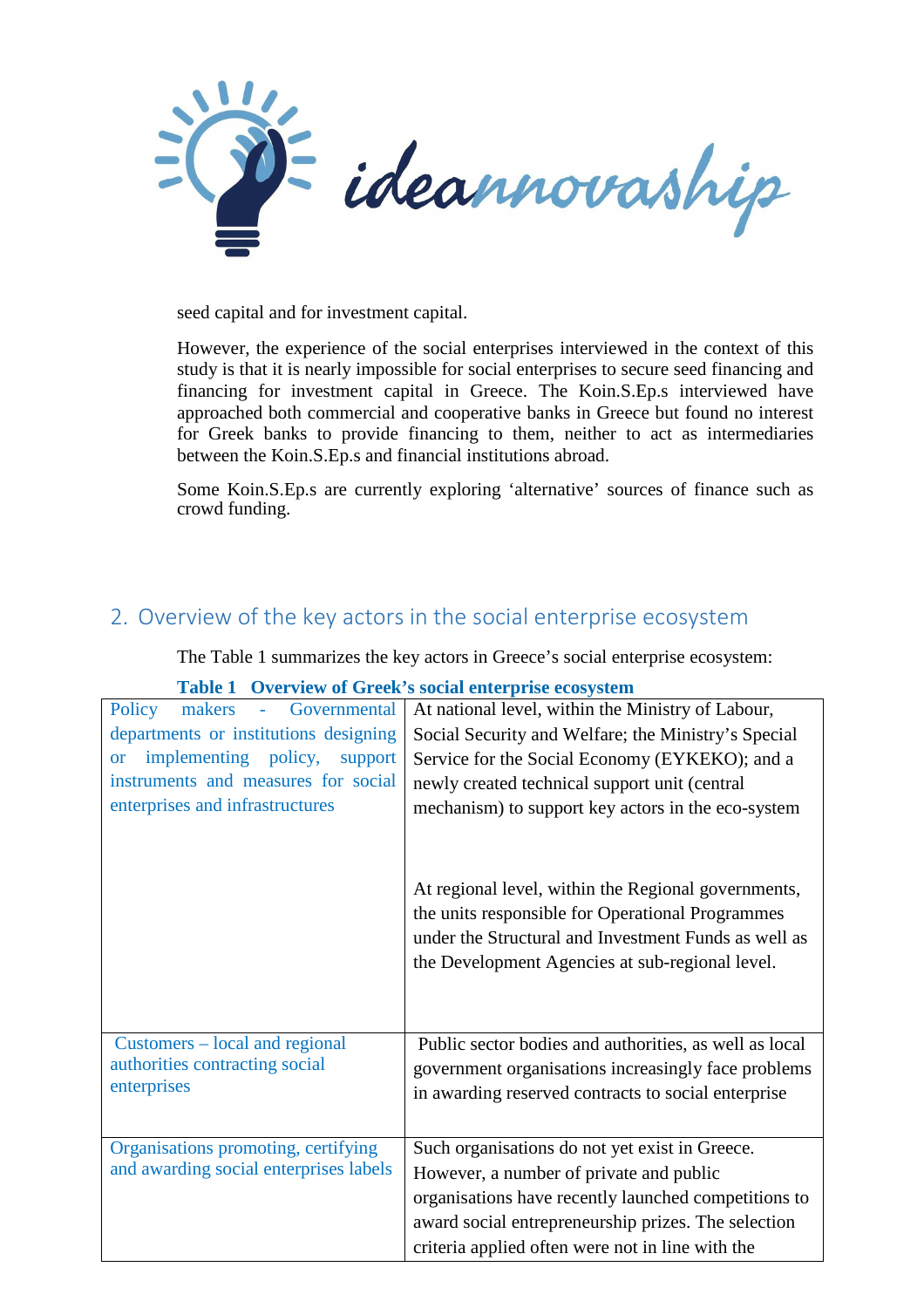

|                                            | Commission definition and therefore did not              |
|--------------------------------------------|----------------------------------------------------------|
|                                            | contribute to a clear and consistent understanding of    |
|                                            | social enterprises                                       |
|                                            |                                                          |
| Institutions, civil society initiatives or | Teaching modules on social entrepreneurship are          |
| other social enterprises promoting         | offered by a number of Universities                      |
| social entrepreneurship education and      |                                                          |
| training, and presenting role models       |                                                          |
|                                            |                                                          |
| Organisations that have the capacity       | EKKE's Social Economy Observatory was set up             |
| act as an observatory and to monitor       | in 2012 and aims to become a repository of research,     |
| the development and to the assess          | documentation and support for social                     |
| needs and opportunities of social          | entrepreneurship but is still in its early stages. There |
| entrepreneurs/social enterprises           | is hardly any empirical research on social enterprises,  |
|                                            | little cooperation between researchers in this field,    |
|                                            | and no systemic and continuous monitoring or             |
|                                            | evaluation of public actions in this field               |
|                                            |                                                          |
| Providers of social enterprise start up    | The Impact Hub in Athens provides co-working             |
| and development support services and       | space and support services to social enterprise start-   |
| facilities (such as incubators)            | ups.                                                     |
|                                            | ASHOKA provides transfer of competence and               |
|                                            | experience from their world-wide network.                |
|                                            |                                                          |
| <b>Business support providers</b>          | There is a number of consultants that claim to           |
|                                            | provide support to budding social entrepreneurs. Due     |
|                                            | to lack of practical experience, certification or formal |
|                                            | requirements, an assessment of the quality of their      |
|                                            | services is difficult to make.                           |
|                                            |                                                          |
| Facilitators of learning and exchange      | In view of a lack of credible institutionalised learning |
| platforms for social enterprises           | and exchange platforms for social enterprises, social    |
|                                            | enterprises use conferences and linkages with well-      |
|                                            | established social enterprises to get access to          |
|                                            | expertise and experience.                                |
|                                            |                                                          |
| Social enterprise (support) networks,      | -Women agro-tourist cooperatives are organised in,       |
|                                            |                                                          |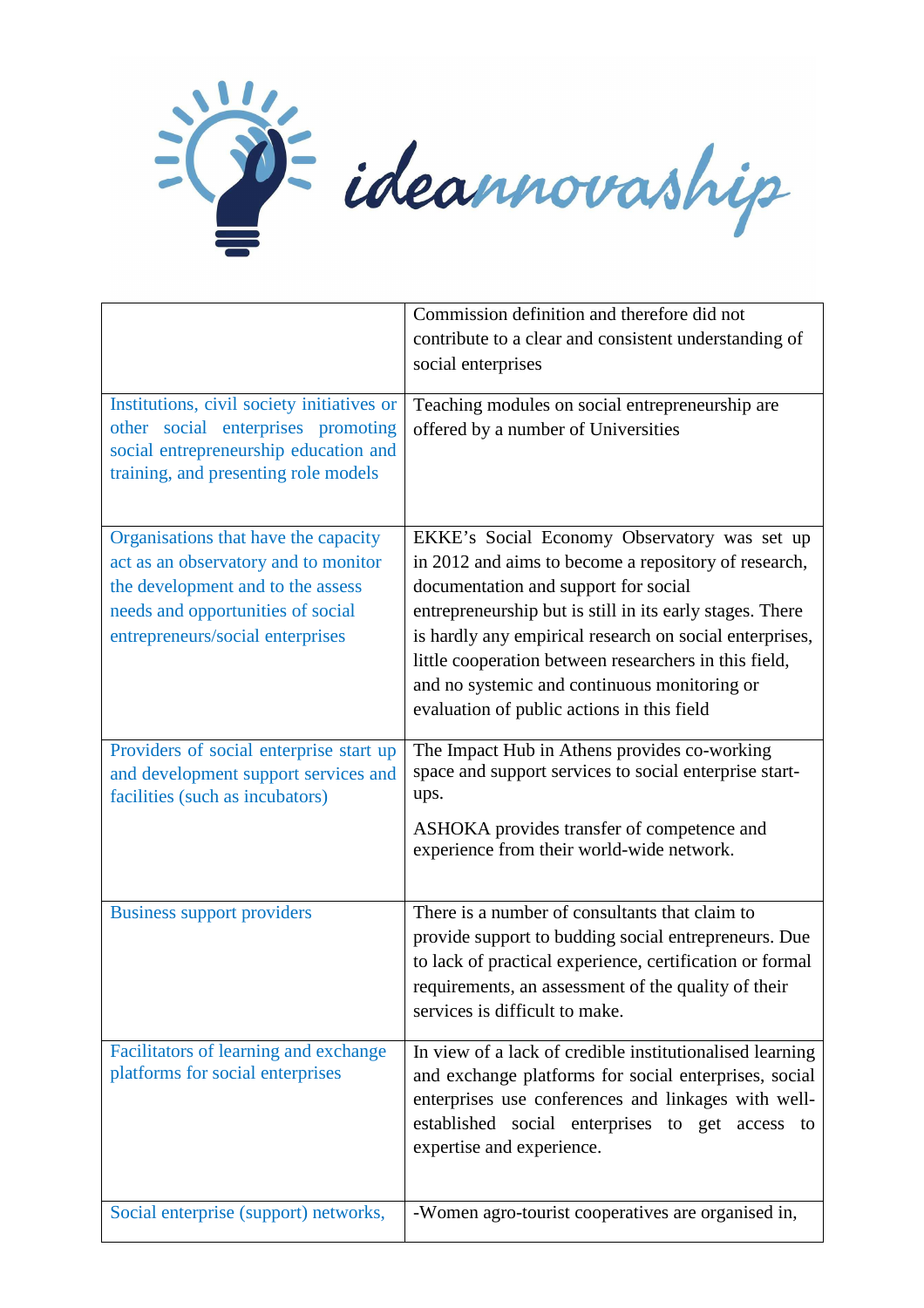

| associations                 | and represented by, the Panhellenic confederation                    |
|------------------------------|----------------------------------------------------------------------|
|                              | of Agricultural Unions of cooperatives                               |
|                              | -The Panhellenic Federation of Social Cooperatives                   |
|                              | of Limited Liability represents 16 Koi.S.P.E.                        |
|                              | -An informal network of Koin.S.Ep.at national level,                 |
|                              | created in 2013, seems to have scaled down                           |
|                              | operations in 2014                                                   |
|                              | Another network of Koin.S.Ep. in Northern Greece                     |
|                              | was created in 2014                                                  |
|                              | -The Panhellenic Union of Social Economy                             |
|                              | Associations brings together regional partnerships                   |
|                              | that try to support the start of social enterprises                  |
| Key providers of finance     | No specialist funds or financial instruments available<br>to finance |
| <b>Research institutions</b> | -The National Centre of Social Research (EKKE).                      |
|                              |                                                                      |

# 3. The spectrum of social enterprises in Greece

There are three institutionalised forms of social enterprise in Greece:

- Women's agro-tourist cooperatives, most of them already established since the 1980s, under Law 1541/1985;
- Cooperatives of Limited Liability" (Koi.S.P.E.) for people with mental health problems, established on the basis of Law 2716/1999; and
- Social Cooperative Enterprises, set up under Law 4019/2011 (Koin.S.Ep.).

Each of these legal forms is discussed below.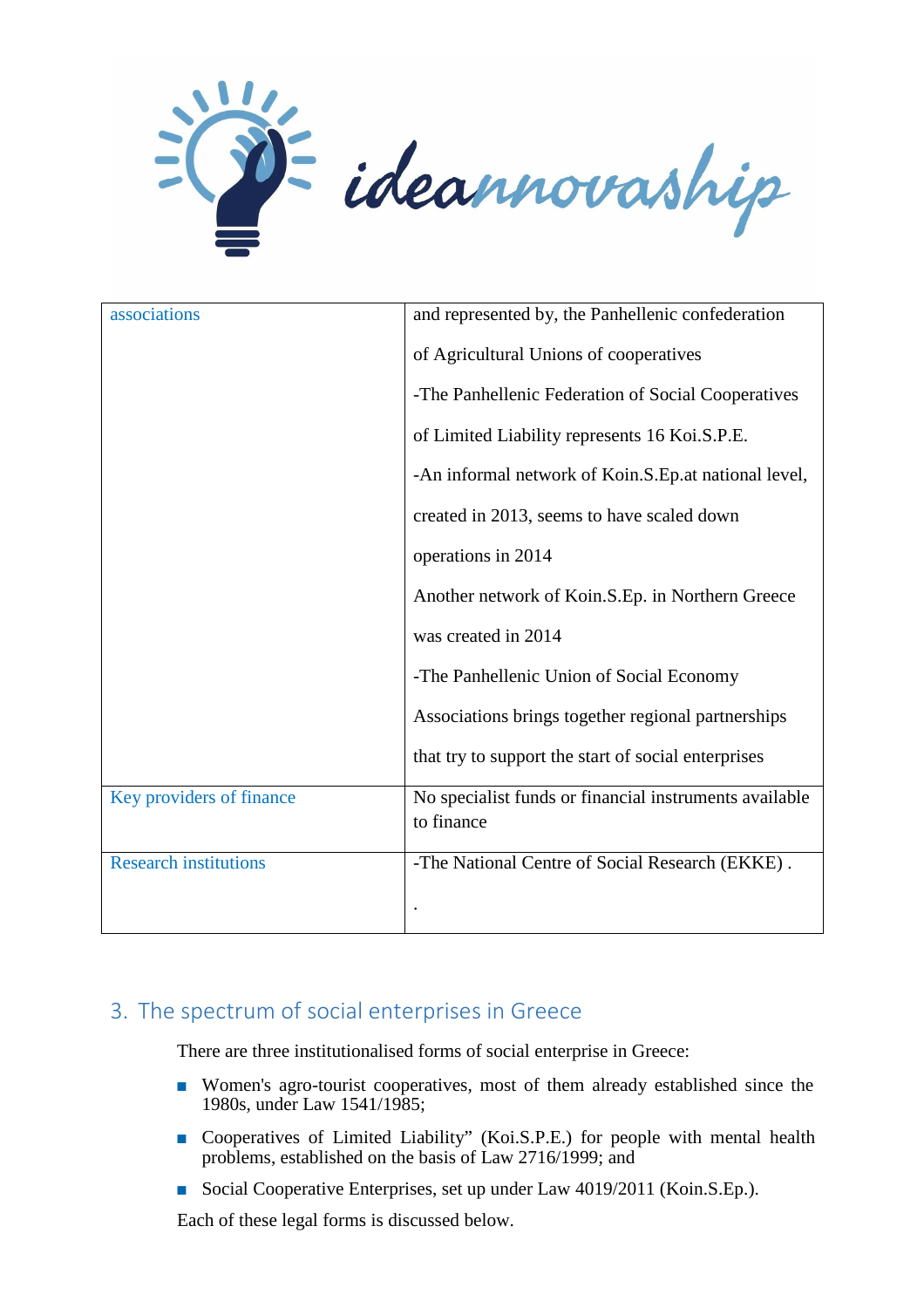

### **3.1. Women's (Agro-Tourist) Cooperatives**

Historically, cooperatives in Greece are the most common form of social enterprise and are strongly connected to the development of local production activity, domestic economy and providing employment to women in rural areas where employment opportunities are limited or inexistent. Women's Agro-Tourist Cooperatives were supported in the early 1980s by the General Secretariat for Gender Equality of the Ministry of Development in order for the role of women in rural areas to be redefined. Other key driving forces were the Greek Ministry of Agriculture, the Agricultural Bank of Greece, and the Pan-Hellenic Confederation of Agricultural Cooperatives' Unions. The technical and financial assistance that these Institutions provided helped these cooperatives grow. The development of agro-tourism in Greece, was also driven by the European Commission which promoted and subsidised agro-tourism activities*.* In the 1990s, programs of the General Secretariat of Equality for the creation of support structures for the women's cooperatives became part of Community

Initiatives such as NOW and LEADER I (1991), and provided not only for financial support but for technical assistance as well (including vocational training, assistance in the marketing of products etc).

Women's agro-tourist cooperatives constituted a pioneering initiative at the time, proposing a new way to meet social needs, upgrade the social status of women living in rural areas and offer new employment opportunities, generating income not only for the members themselves, but also for the local community, supporting local development. Agro-tourism was viewed as a way to secure complementary income for rural families, to improve their standard of living and, in the long run, as a way to counter rural-urban migration. The main activities of the cooperatives were the production of home handicraft products, like, jams, conserves and traditional delights, processing of farm products, catering, as well as handicrafts like jewelry or even carpets.

### **3.2. Limited Liability Social Cooperatives (Koi.S.P.E.s)**

Koi.S.P.E.s were created under Law 2716/99 on the 'Development and Modernisation of Mental Health Services' of the Ministry of Health. Koi.S.P.E. is an innovative cooperative action which promotes the partnership and equal participation of a) individuals with psycho-social problems, b) employees in psychiatric structures, and c) community institutions, people from marginalised groups, other disabilities, unemployed, etc. The function of the Koi.S.P.E. is based on cooperation and solidarity between these three components.

Koi.S.P.E. are a special form of cooperatives, since they are both productive and/or commercial units and at the same time Mental Health Units. The Mental Health Department of the Ministry of Health is responsible for overseeing all the Koi.S.P.E.s. Koi.S.P.E.s are entitled to various tax breaks and incentives: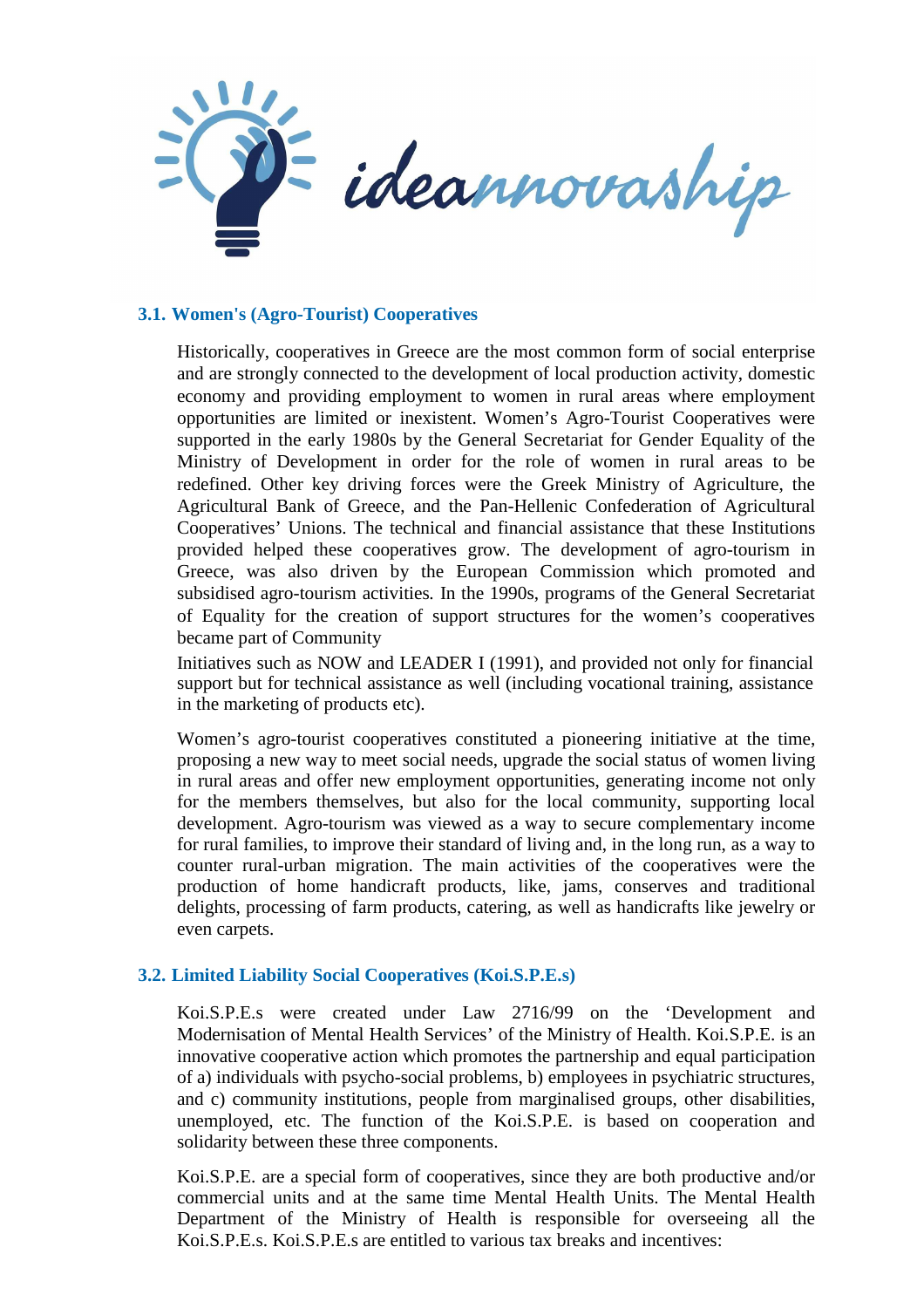

- Financial incentives e.g. members of the Koi.S.P.E.s that are mental health patients and thus receive sickness benefits can maintain their benefit eligibility while being members and employees of a Koi.S.P.E., hence they can receive their benefit in addition to their salary from Koi.S.P.E.;
- Tax incentives e.g. exemption of from income, municipal and corporate taxes (except VAT).
- Business incentives such as employment subsidies to employ mental health professionals without burdening the Koi.S.P.E., tripartite program contracts, favorable status regarding the procurement of projects and services by legal entities of public law and local authorities (No. 12 Presidential Decree PD 60/2007).

The basic aim of a Koi.S.P.E. should be social inclusion and employment and financial rehabilitation of people with mental illnesses.

According to Law 2716/99, a Koi.S.P.E.:

- Is a private entity with limited liability of its members, it has a commercial nature and is a Mental Health Unit.
- Has a social purpose. It is aimed at the socio economic inclusion and occupational integration of persons with serious mental problems and contributes to their treatment and if possible to their economic independence
- Ensures the democratic participation of members in the decision making process, administration - management as well as the distribution of profits
- Contains the element of solidarity among members and between the mentally ill (both members and employees).

Unlike other types of cooperatives where membership is composed of only one type of stakeholder, Koi.S.P.E.s require wider stakeholder participation, consisting of three main categories: mental patients (at least 35 per cent of members); workers in mental health units (up to 35 percent of members) and individuals, municipalities, communities, other legal entities whether public or private (up to 20 per cent of members).

### **3.3. Social Cooperative Enterprises (Koin.S.Ep.)**

The most recent legislative effort to create a social enterprise legal form in Greece is the Law 4019/2011 which foresees the legal form of Social Cooperative Enterprises. As already stated above, Koin.S.Ep. fall into the following three categories: 1) Work Integration 2) Social Care and 3) Koin.S.Ep. with a collective and productive purpose.

The criteria for establishing this type of social enterprise (categories 2 and 3) include: at least five people coming together to create the social cooperative enterprise, within a broad range of fields of economic activity allowed to them. They do not distribute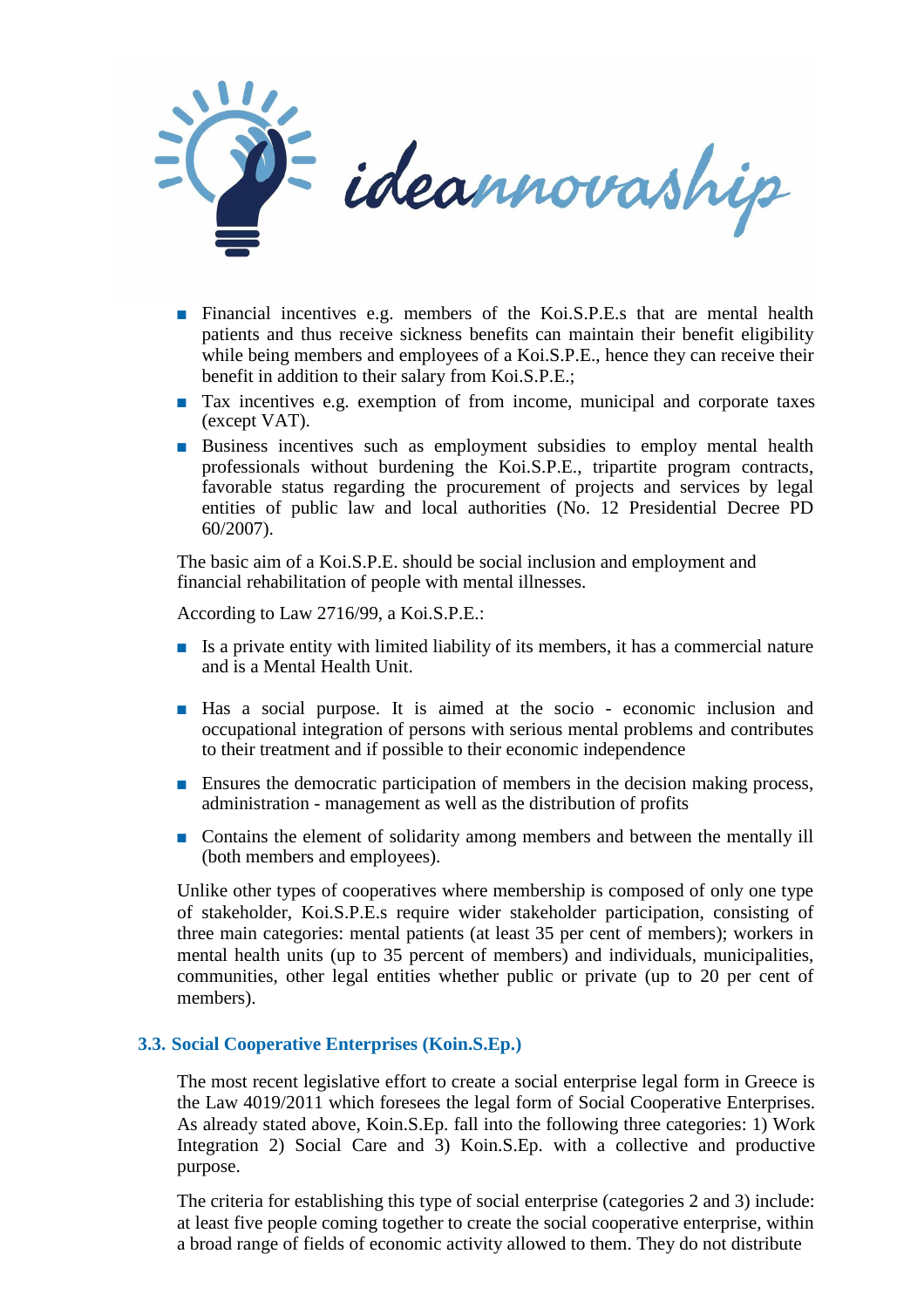

any profits to their shareholders. Profits are distributed to employees and a reserve is maintained in order to create new employment positions. Legal entities can only be represented up to 1/3 of the shareholders. Participation of Local Authority Organizations and Public Law Entities is not allowed, except in the case of Koin.S.Ep. of integration

## 4. Measurement of social enterprises

There are diverging estimates of the scale of social enterprise in Greece. Koin.S.Ep.The estimates provided below, for the three main types of social enterprises operating in Greece, Koi.S.P.E.Koin.S.Ep.are based on data in the different Ministerial registries

### **Women's ('Agro-tourist) Cooperatives and their Contribution to Local Development**

The evolution of women's agro-touristic cooperatives was immediate. In 1986 there were only four women's cooperatives, by 2000 there were almost 100 nationwide, while nowadays (September 2013) there are close to 90 cooperatives with economic activity. However, their economic viability is not secured; at least one third of them face problems and consider to size down their operations

### **Limited Liability Social Cooperatives (Koi.S.P.E.)**

Koi.S.P.E.s carry out a range of activities. These include honey production, catering, baking, cafeteria operation, printing, carpet weaving, gardening, furniture manufacture, paper recycling and car washing. The existing  $16$  Koi.S.P.E.s<sup>18</sup> currently operational employ more than 150 people with mental health problems and have over 1,500 members.

#### **Social Cooperative Enterprises (Koin.S.Ep.)**

All Greek laws on cooperatives stipulate that the Ministries supervising social enterprises (i.e. women's agro-tourist cooperatives, Koi.S.P.E or Koin.S.Ep.).have to establish and host a Registry where only enterprises with the specific legal form for which the Ministry is responsible for are eligible to register.

Law 4019/2011 established a Social Entrepreneurship Registry (under the responsibility of the Ministry of Labour, Social Protection and Welfare) for enterprises with the legal forms of Koin.S.Ep. and Koi.S.P.E. It recognises only these two legal forms as potential beneficiaries of specific social enterprise support measures. The Registry was established in 2012, and to date (May 2014), there are circa 530 Koin.S.Ep.s and most (17) Koi.S.P.E. have registered in the Registry.

In November 2013, there were 274 Koin.S.Ep.s registered, most of which were of collective and productive purpose (e.g. actions associated with: culture, environment, ecology, education and local products). These Koin.S.Ep.s had 2,627 members.